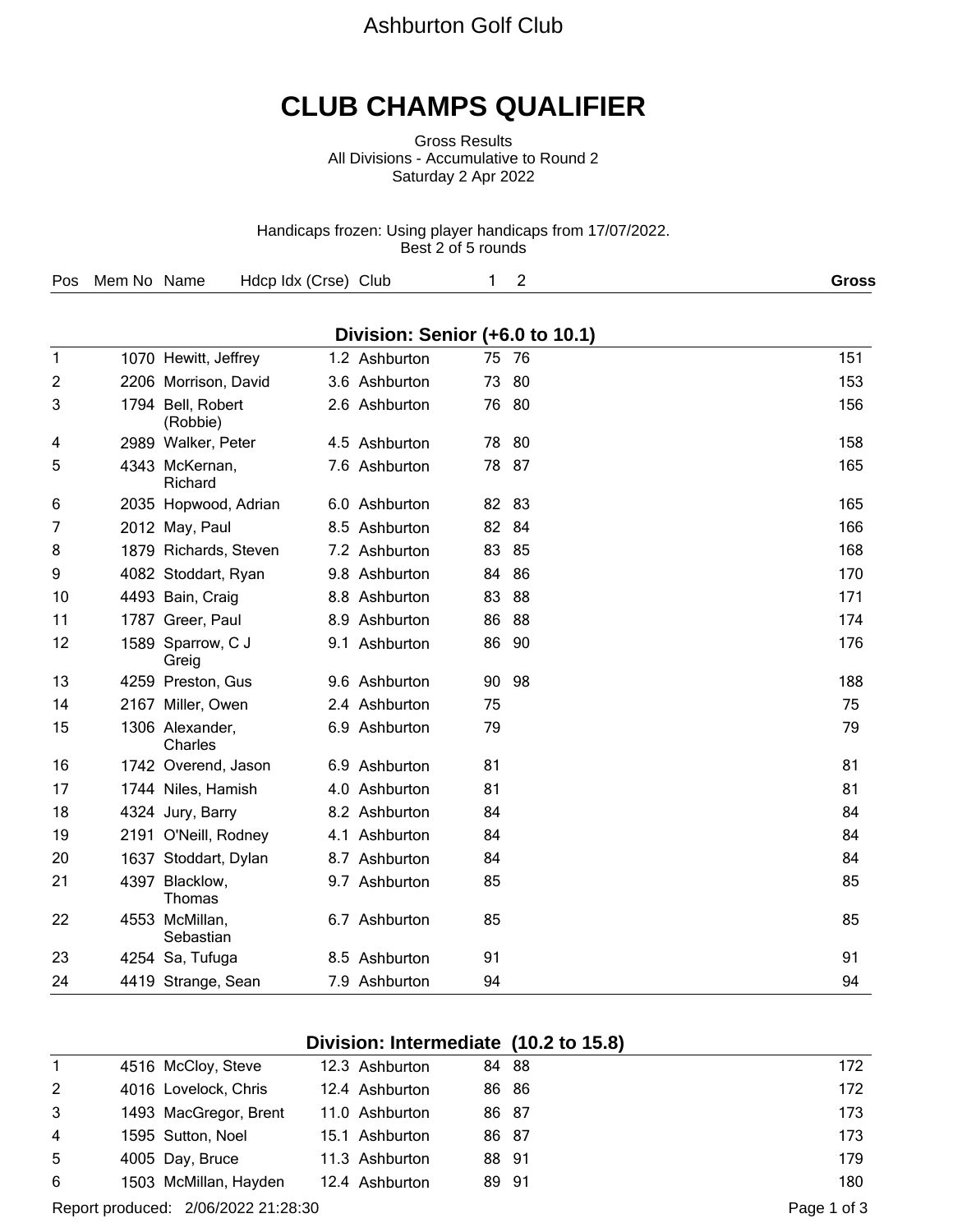| Pos | Mem No Name |                               | Hdcp Idx (Crse) Club |                | 1     | 2   | <b>Gross</b> |
|-----|-------------|-------------------------------|----------------------|----------------|-------|-----|--------------|
| 7   |             | 4617 Hampton, David           |                      | 15.7 Ashburton | 91    | 96  | 187          |
| 8   |             | 1700 Rush, David              |                      | 15.5 Ashburton | 91    | -96 | 187          |
| 9   | 4581        | Jopson, Al                    |                      | 15.4 Ashburton | 92 99 |     | 191          |
| 10  |             | 2310 Newton, Timothy<br>(Tim) |                      | 12.4 Ashburton | 83    |     | 83           |
| 11  | 1367        | Davidson,<br><b>Brendan</b>   |                      | 10.5 Ashburton | 83    |     | 83           |
| 12  |             | 2132 Carlson, Ronald          |                      | 12.1 Ashburton | 85    |     | 85           |
| 13  |             | 1584 MacDonald, Neil          |                      | 15.4 Ashburton | 87    |     | 87           |
| 14  |             | 4404 Tait, Matthew            |                      | 14.5 Ashburton | 88    |     | 88           |
| 15  |             | 2186 Fisher, David            |                      | 14.0 Ashburton | 91    |     | 91           |
| 16  |             | 4418 Bird, Jordan             |                      | 11.4 Ashburton | 92    |     | 92           |
| 17  |             | 4193 Stoddart, Mitchell       |                      | 15.3 Ashburton | 93    |     | 93           |
| 18  |             | 1484 Morrison, Peter          |                      | 11.6 Ashburton | 94    |     | 94           |
| 19  |             | 4620 Niles, Ben               |                      | 14.5 Ashburton | 96    |     | 96           |
| 20  |             | 1652 Carr, Vince              |                      | 14.5 Ashburton | 97    |     | 97           |
| 21  |             | 4595 Smith, John              |                      | 13.7 Ashburton | 102   |     | 102          |
| 22  |             | 4708 Mako, Tremaine           |                      | 11.1 Ashburton | 111   |     | 111          |

## **Division: Junior A (15.9 to 22.5)**

| 1              | 2397 Bradford, Patrick<br>(Paddy) | 17.9 Ashburton |       | 85 86   | 171 |  |
|----------------|-----------------------------------|----------------|-------|---------|-----|--|
| $\overline{c}$ | 4068 Robertson, Chris             | 16.3 Ashburton | 89    | 94      | 183 |  |
| 3              | 1537 Smith, Kevin                 | 16.3 Ashburton | 86    | -98     | 184 |  |
| 4              | 1452 Lambert, Ray                 | 20.3 Ashburton | 94    | 96      | 190 |  |
| 5              | 1378 Douglas, Gavin               | 16.5 Ashburton | 93    | 98      | 191 |  |
| 6              | 1475 Molloy, Terry                | 17.1 Ashburton | 94 97 |         | 191 |  |
| 7              | 4382 Pawsey, Robert               | 20.6 Ashburton | 96    | -97     | 193 |  |
| 8              | 4218 Power, John                  | 22.2 Ashburton | 96    | 99      | 195 |  |
| 9              | 2049 Hunt, Perry                  | 16.4 Ashburton | 96    | -99     | 195 |  |
| 10             | 1625 Williamson, Jeff             | 22.4 Ashburton |       | 96 102  | 198 |  |
| 11             | 4606 Davidson, Oliver             | 22.5 Ashburton |       | 96 105  | 201 |  |
| 12             | 4625 Coyle, Robert                | 21.9 Ashburton |       | 103 109 | 212 |  |
| 13             | 1381 Dunlop, Stewart              | 21.7 Ashburton |       | 110 112 | 222 |  |
| 14             | 4040 Fleming, Greg                | 20.4 Ashburton | 88    |         | 88  |  |
| 15             | 4550 Senekal, Frits               | 16.2 Ashburton | 88    |         | 88  |  |
| 16             | 4593 Fallaver, Brad               | 17.8 Ashburton | 91    |         | 91  |  |
| 17             | 4330 Macfarlane,<br>James         | 16.7 Ashburton | 91    |         | 91  |  |
| 18             | 4552 Lye, Mitchell                | 18.9 Ashburton | 94    |         | 94  |  |
| 19             | 1519 Parr, Eric                   | 21.3 Ashburton | 94    |         | 94  |  |
| 20             | 4490 Peace, Darren                | 20.3 Ashburton | 98    |         | 98  |  |
| 21             | 4368 Richards, John               | 21.5 Ashburton | 98    |         | 98  |  |
| 22             | 4495 Leath, Mitchell              | 20.3 Ashburton | 98    |         | 98  |  |
| 23             | 1585 Duncan, John                 | 16.6 Ashburton | 99    |         | 99  |  |
| 24             | 1068 Beaven, Shane                | 19.3 Ashburton | 102   |         | 102 |  |
| 25             | 1857 Jamieson, Royce              | 19.1 Ashburton | 102   |         | 102 |  |
| 26             | 2097 Neil, Tony                   | 21.6 Ashburton | 107   |         | 107 |  |

# **Division: Junior B (22.6 to 54.0)**